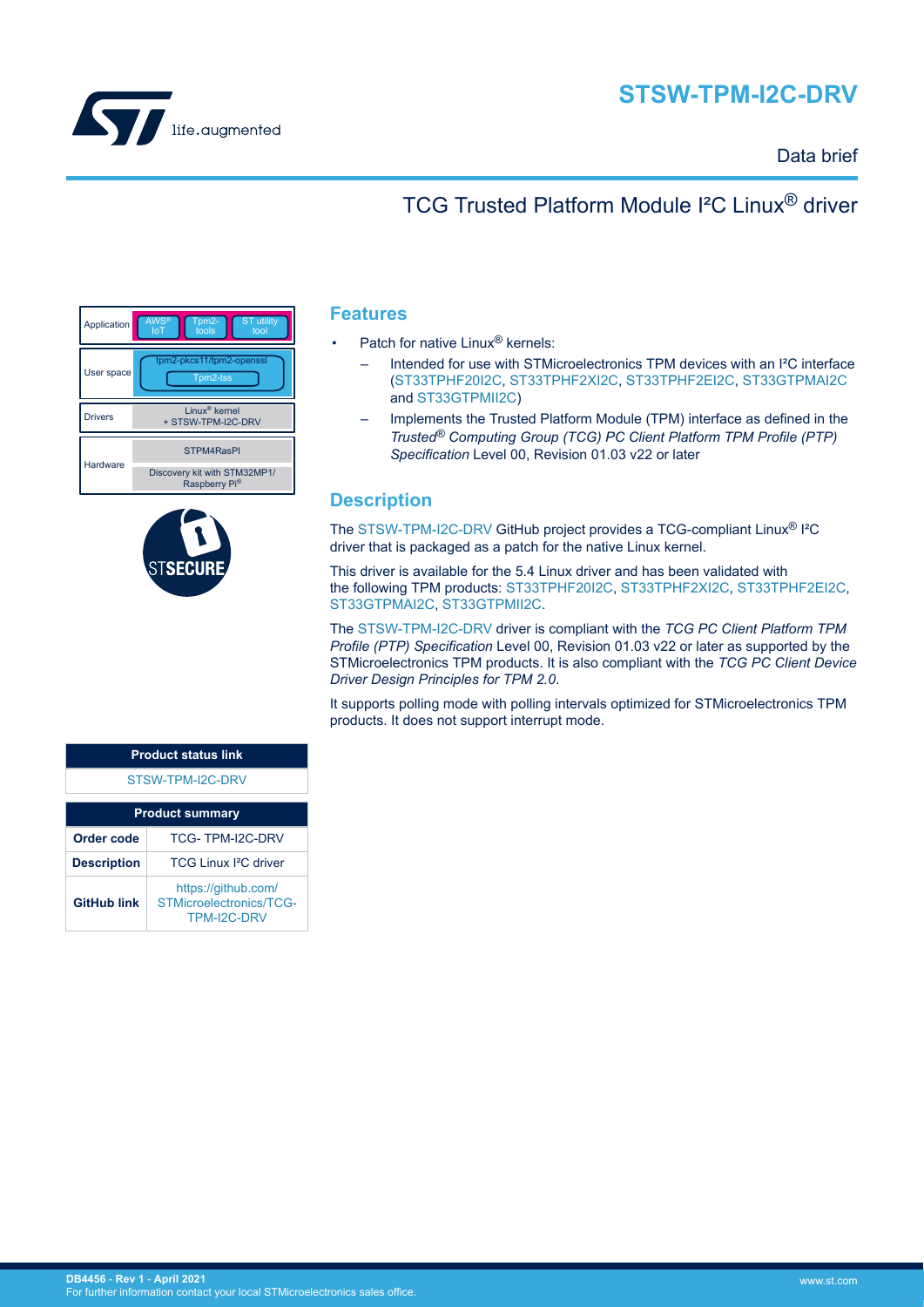

### **1 General information**

The patch in the [STSW-TPM-I2C-DRV](https://www.st.com/en/product/STSW-TPM-I2C-DRV?ecmp=tt9470_gl_link_feb2019&rt=db&id=DB4456) software package is provided as an open source. It has been successfully integrated with the following I²C TPM devices: [ST33TPHF20I2C](https://www.st.com/en/product/st33tphf20i2c?ecmp=tt9470_gl_link_feb2019&rt=db&id=DB4456), [ST33TPHF2XI2C](https://www.st.com/en/product/st33tphf2xi2c?ecmp=tt9470_gl_link_feb2019&rt=db&id=DB4456), [ST33TPHF2EI2C](https://www.st.com/en/product/st33tphf2ei2c?ecmp=tt9470_gl_link_feb2019&rt=db&id=DB4456), [ST33GTPMAI2C,](https://www.st.com/en/product/ST33GTPMAI2C?ecmp=tt9470_gl_link_feb2019&rt=db&id=DB4456) [ST33GTPMII2C.](https://www.st.com/en/product/ST33GTPMII2C?ecmp=tt9470_gl_link_feb2019&rt=db&id=DB4456) These devices are based on an Arm® core.

*Note: Arm is a registered trademark of Arm Limited (or its subsidiaries) in the US and/or elsewhere.*

arm

#### **1.1 License**

[STSW-TPM-I2C-DRV](https://www.st.com/en/product/STSW-TPM-I2C-DRV?ecmp=tt9470_gl_link_feb2019&rt=db&id=DB4456) is available in GitHub under GPL v2 license.

### **1.2 Applying the patch**

To apply the patch, download the Linux kernel sources, copy the patch into the linux/drivers/char directory and run it from the char directory with:

patch -b -p0 < patchTPMv\_5\_4\_2.patch.

The patch is available from the GitHub link: [https://github.com/STMicroelectronics/TCG-TPM-I2C-DRV.](https://github.com/STMicroelectronics/TCG-TPM-I2C-DRV)

#### **1.3 Supported platforms**

Refer to the information on the GitHub web page to obtain an up-to-date list of the platform models used for integration tests.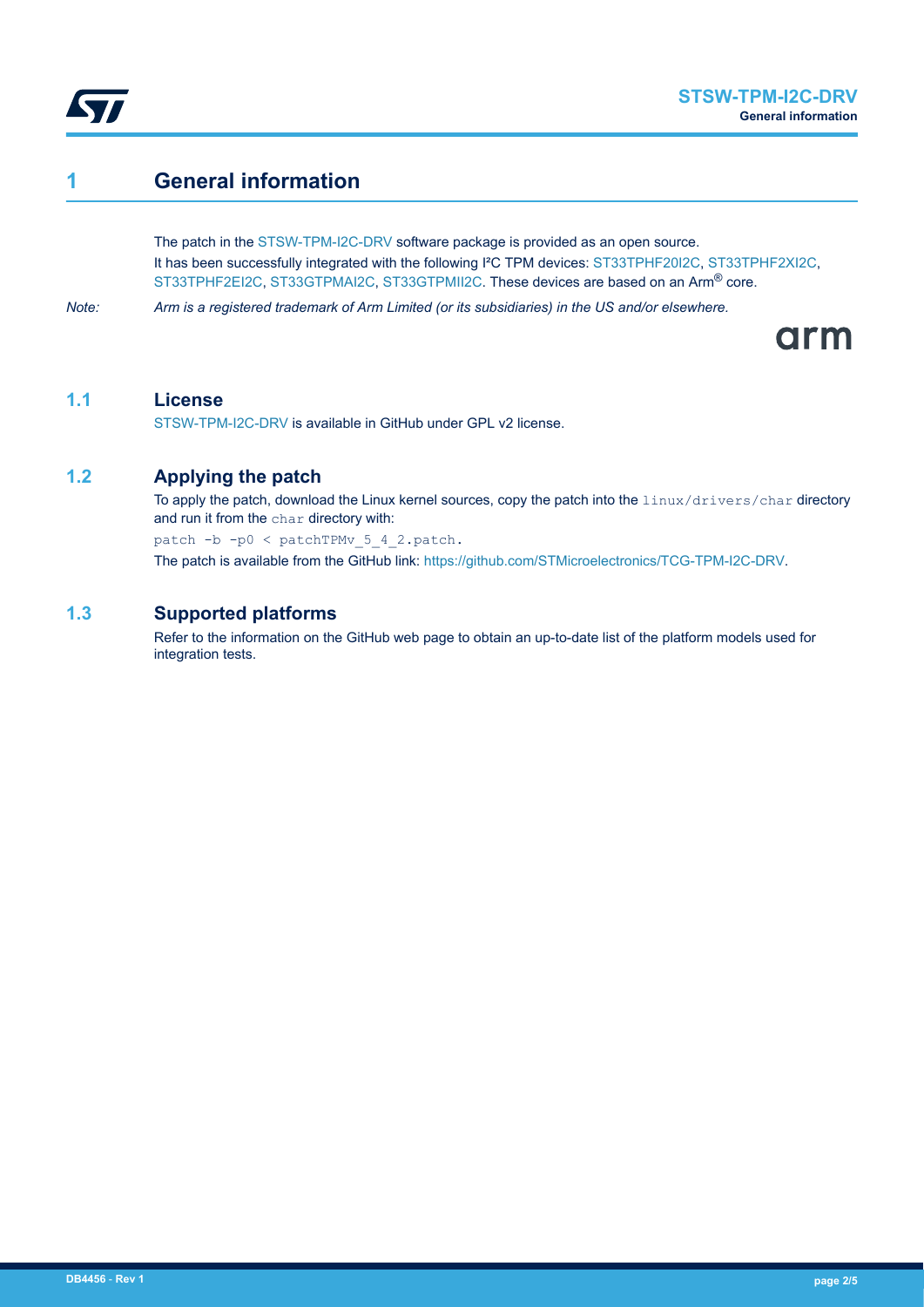

# **2 User contribution to Git™**

This section is given as a checklist that the user should verify before contributing to improving this repository. It includes links to read should the user find that some topics are unclear.

This checklist mainly focuses on the proper use of Git™.

1. Before opening an issue:

Check that you are in the right repository (for example for TCG-TPM-I2C-DRV, use this link: [https://](https://github.com/STMicroelectronics/TCG-TPM-I2C-DRV/issues) [github.com/STMicroelectronics/TCG-TPM-I2C-DRV/issues\)](https://github.com/STMicroelectronics/TCG-TPM-I2C-DRV/issues).

Check the following points:

- Make sure that you are using the latest commit (major releases are tagged, but corrections are available as new commits).
- Make sure that your issue is a question, feedback or suggestion **related to** the software provided in this repository. Otherwise, for any specific TPM support information you can contact STMicroelectronics through the following e-mail:

*TPMsupport@list.st.com*.

- Make sure that your issue has not already been reported and/or fixed on GitHub, or discussed in a previous issue. Refer to the dashboard for the list of issues and pull requests. Do not forget to browse the closed issues.
- 2. Posting an issue:

Check the above mentioned points before filing an issue. Then, to file your issue, use one of the two templates (**Bug Report** and **Other Issue**) available in the **Issues** tab of the repository.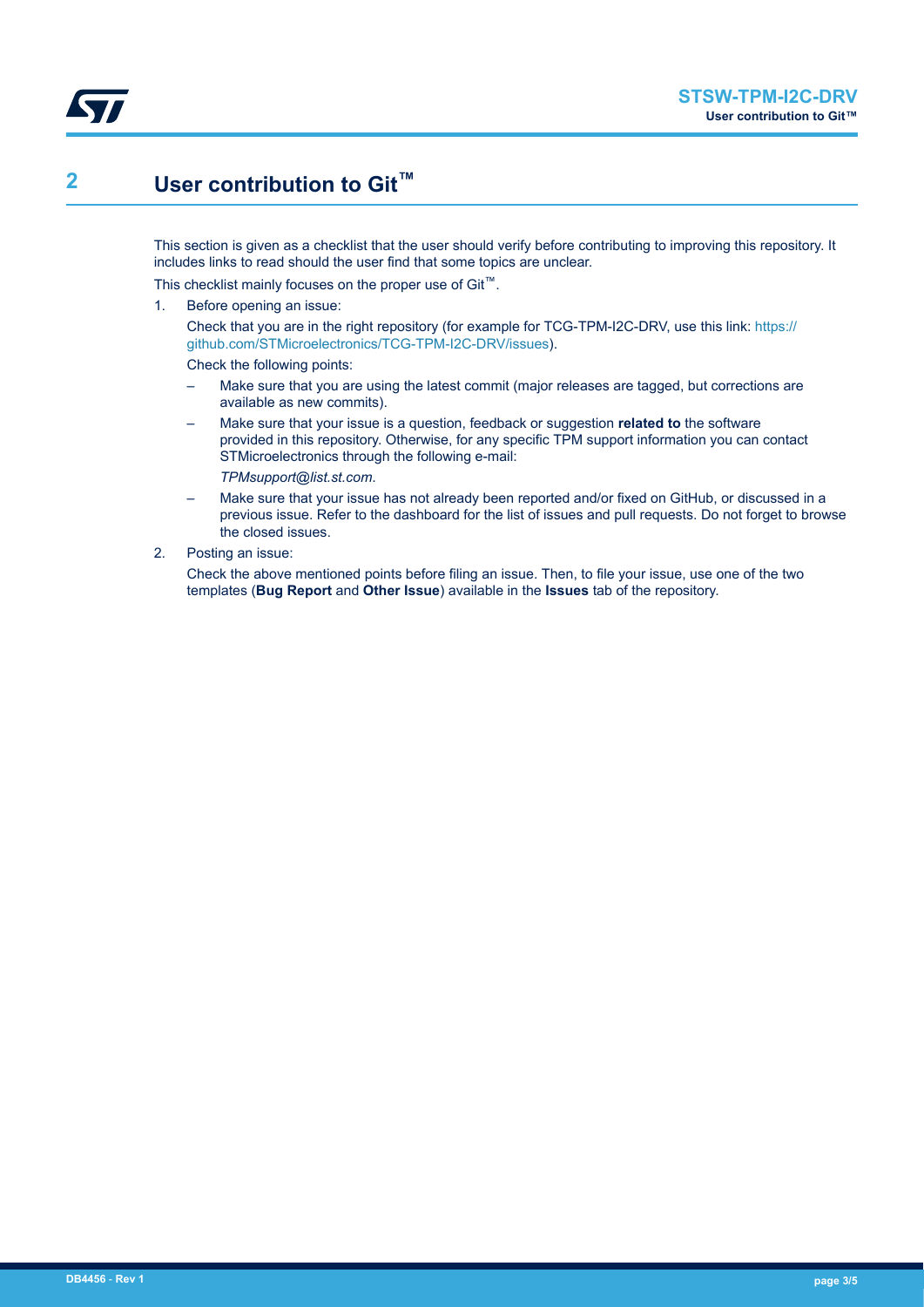# **Revision history**

I

#### **Table 1. Document revision history**

| <b>Date</b> | <b>Version</b> | <b>Changes</b>   |
|-------------|----------------|------------------|
| 09-Apr-2021 |                | Initial release. |